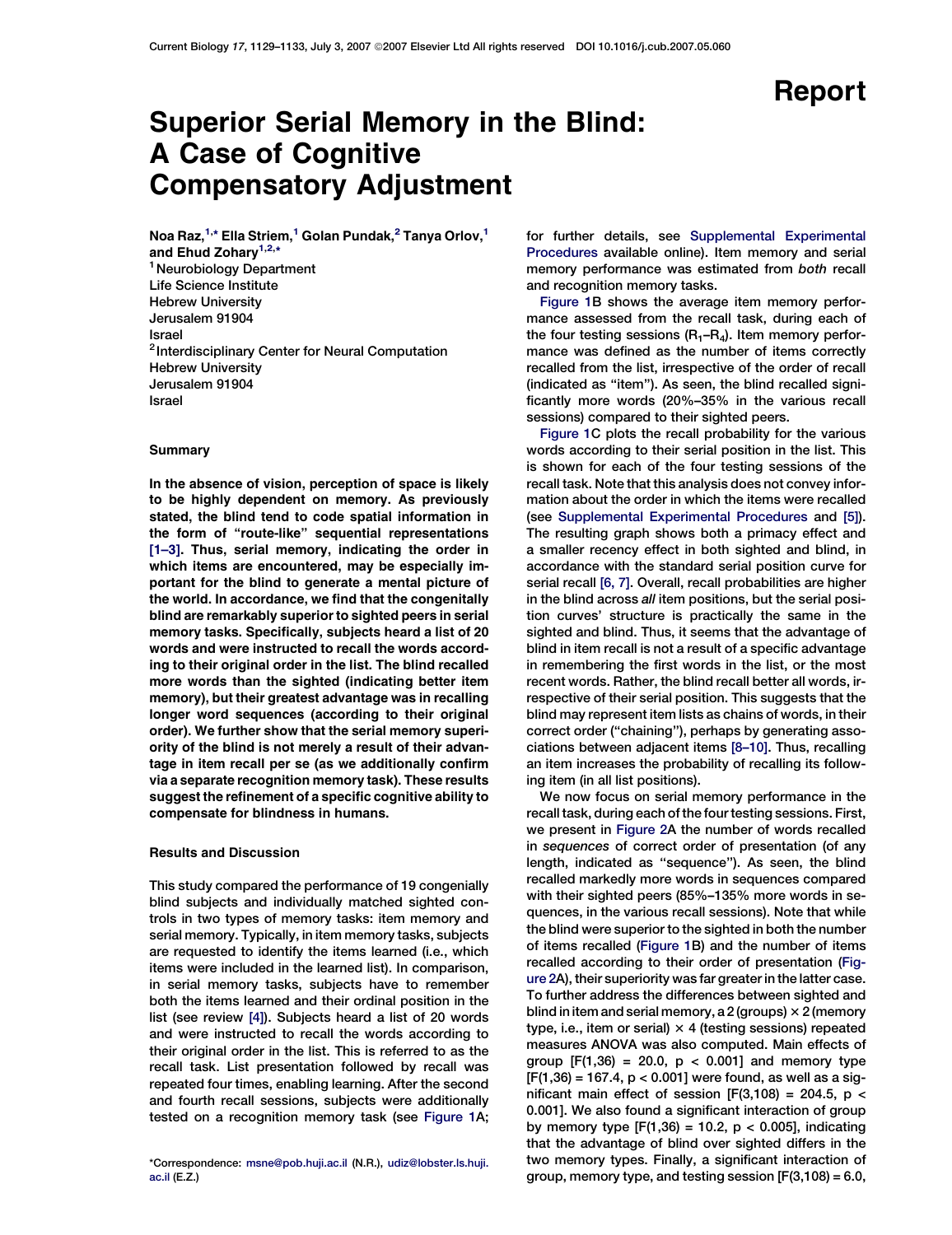<span id="page-1-0"></span>

p < 0.05] further indicated that the superiority of the blind in item and serial learning differs in the two memory types (see below).

One possible concern is that the superior serial memory of the blind stems directly from their advantage in item memory per se; perhaps the likelihood of recalling more words in sequences increases as more words are recalled. This possible confounding factor is addressed in the following analyses. First, [Figure 2](#page-2-0)B presents the number of words recalled in sequences of various lengths out of the overall number of words recalled (therefore, adjusting for differences in item recall). The recall performance on each session was divided into four groups: the proportion of words recalled as single words; short sequences of 2–5 words; intermediatelength sequences of 6–10 words; and long sequences of 11–20 words. Note that from the second repetition onward, the blind recall more than half of the words in sequences. In comparison, the sighted still recalled at least half of the words as single words throughout the experiment (i.e., they failed to generate a sequence for at least half of the words they recalled). The superior serial memory of the blind is most pronounced when considering memory of long sequences. The proportion of long sequences increased drastically with repetitions in the blind, but not in sighted peers  $(t = 4.3, p < 0.001; t =$ 1.8,  $p = 0.09$ , respectively, when comparing the proportion of words recalled as part of long sequences in sessions 1 and 4; two-tailed paired t test).

We further tested whether the blind participants' superiority in serial memory is maintained after adjusting for differences in item memory performance levels. Compared with [Figure 2B](#page-2-0), we now control for both the number of items recalled and their serial position (in the list). [Figure 2](#page-2-0)C plots the number of sequences of 2–20 words recalled in their correct order, out of the number of sequences that could have potentially been composed (from the actual recalled words, either in the current or previous sessions). This procedure makes sure that differences in serial memory (measured by the number of sequences recalled) are not merely due to differences in the specifically remembered words. As seen in [Figure 2C](#page-2-0), the serial memory superiority of Figure 1. Item Memory Performance during the Recall Task

(A) Full experimental procedure, including recall (R) and recognition (Rec) tasks. Memory performance (shown in [B] and [C]) is assessed from the four sessions of the recall task  $(R_1-R_4)$ . Performance is averaged within the blind ( $n = 19$ ; black symbols) and sighted (n = 19; gray symbols) groups. The sighted controls matched the blind in their age, gender, and years of education on subjectby-subject basis.

(B) Item memory performance score (item) in the recall task. Asterisks denote significance level (in comparisons between the two groups; two-tailed paired t test, \*p < 0.05;  $*$ p < 0.01,  $**$ p < 0.001). Error bars denote SEM.

(C) Serial position curves, for each of the four sessions of the recall task, plotting recall probabilities for items in the various positions in the list.

the blind is still well established when taking into account differences in item memory. This means that, also when remembering the same specific items, the blind tend (more than sighted) to arrange them in sequences.

Third, we took advantage of the fortuitous fact that item memory performance of the blind in the second session of the recall task was practically the same as the item memory performance of sighted in the fourth session (see [Figure 3A](#page-3-0), ''item''). Comparison of the two groups' serial memory performance in these sessions clearly demonstrates the superiority of the blind over the sighted (serial memory was assessed as "sequence," i.e., the number of words recalled in sequences, as in [Figure 2A](#page-2-0)). The differences in serial memory performance between the two groups were statistically significant ( $t = 2.6$ ,  $p < 0.05$ ; two-tailed paired t test). We additionally compared memory performance in the sighted and blind by using a different memory task, the recognition task [\(Figure 3B](#page-3-0)). Subjects heard pairs of words and were requested to judge whether both words in a pair were part of the played list—item memory judgment (item-rec)—or whether the order of the words in the pair matched their order of presentation in the list—serial memory judgment (serial-rec). As mentioned before, the recognition task was done twice (immediately after the second and the fourth repetitions of the recall task). Mirroring the results in the recall task, item memory performance of blind in the first session of the recognition task was almost the same as that of sighted in the second session (item-rec: 93.7% versus 96.3% of correct responses, respectively, two-tailed paired t test  $t = 1.0$ ,  $p = 0.31$ ; corresponding  $d' = 1.7$ , 2.1 for blind and sighted, respectively). Yet, the blind were significantly better at the serial-rec task (91.4% versus 82.8% correct responses,  $t = 2.8$ ,  $p < 0.05$ ;  $d' = 1.7$ , 1.2 for blind and sighted, respectively). Once again, serial memory superiority in the blind was maintained in conditions at which item memory performance was equal. Because the superior serial memory of the blind was demonstrated by different methods of data analysis and memory tasks (recall and recognition) in which differences in item memory were abolished (or taken into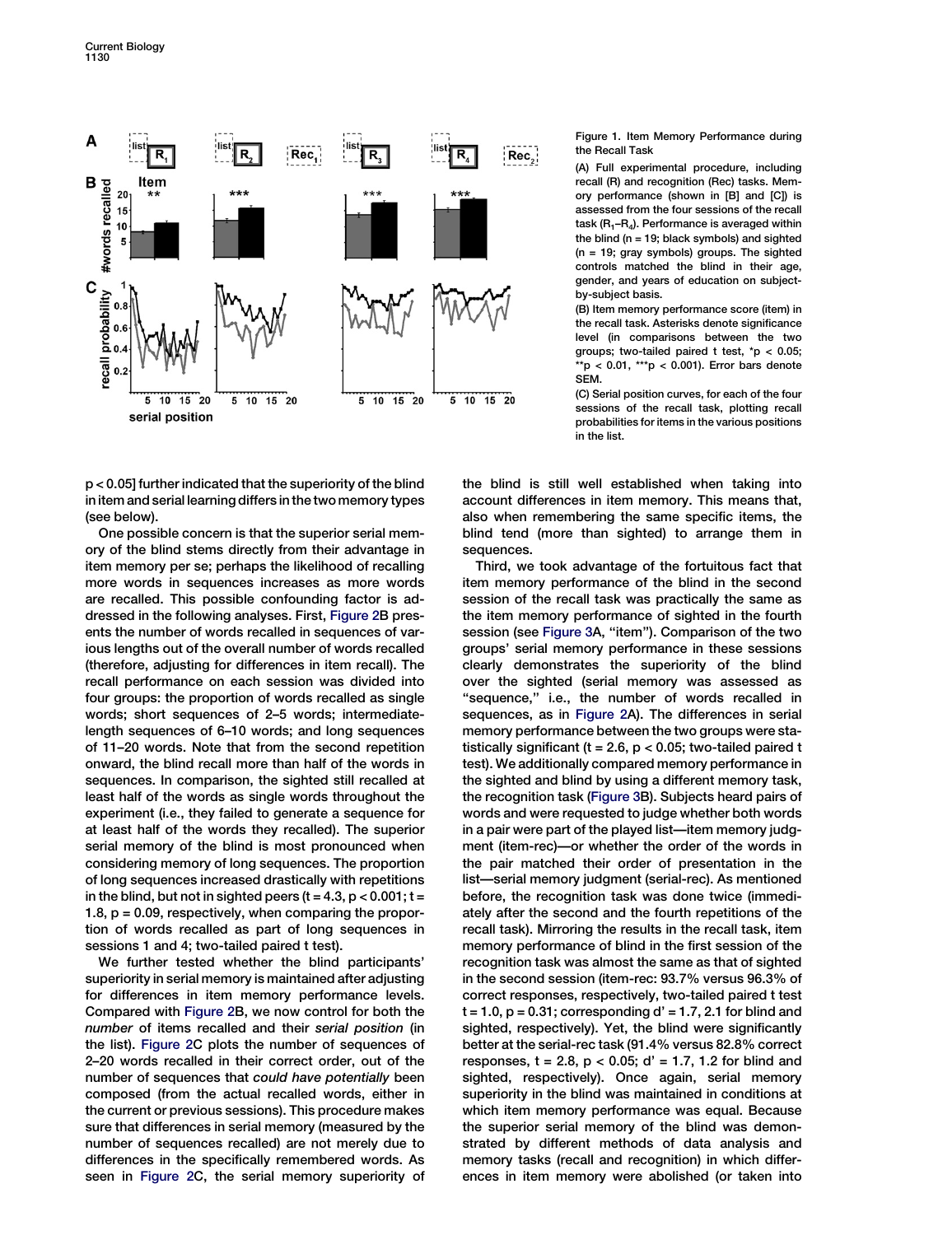<span id="page-2-0"></span>

Figure 2. Serial Memory Performance during the Recall Task

Black and gray symbols indicate the averaged memory performance of the blind and sighted, respectively, in each session of the recall task  $(R_1-R_4)$ .

(A) Serial memory performance is assessed by the sequence score, i.e., the number of words recalled in sequences (of any length). Asterisks as in [Figure 1.](#page-1-0)

(B) The number of words recalled in sequences of various lengths out of the overall number of words recalled. Recall performance was divided into four groups: the proportion of words recalled as single words; as short sequences of 2–5 words; intermediate-length sequences of 6–10 words; and long sequences of 11–20 words. For example, when recalling a total of eight words in the following order, #1, 2, 3, 4, 8, 5, 19, 20 (where numbers denote the word's serial position in the list), 0.75 of the words were recalled as short sequences (words #1–4 and words #19–20) and 0.25 were recalled as single words, disjointly from adjacent words in the list (words #5, 8). Dashed line indicates a proportion of 0.5.

(C) The number of sequences recalled, relative to the number of sequences that could have potentially been composed (i.e., sequences whose individual words were recalled). Thus, if a subject recalled words #1, 2, 3, 4, 8, 5, 19, 20, the score for a 4-word sequence is 0.5, because the subject recalled one of two possible 4-words sequences; (#1, 2, 3, 4, but not 2, 3, 4, 5). This measure was calculated separately for all sequence lengths (i.e., sequences composed of 2–20 words). Error bars denote SEM.

account), we safely conclude that it was not a result of the blind subjects' advantage in item representation per se.

Next, we focus on item and serial learning (across the testing sessions of the recall task), as indicated by the learning curves [\(Figure 4\)](#page-4-0). Item learning was defined as the total number of items recalled, across sessions, irrespective of the order of recall [\(Figure 4A](#page-4-0), replotting the data from [Figure 1](#page-1-0)A). Serial learning was assessed with different scores (the first is an elementary requirement and the latter two are stricter): (1) relative order score [\(Figure 4B](#page-4-0)), the number of items recalled in the correct general order (after an earlier but not necessarily adjacent item) [\[7, 11\]](#page-4-0); (2) sequences score ([Figure 4C](#page-4-0)), the number of items recalled in sequences (replotting data from Figure 2A); and (3) positional order score [\(Figure 4](#page-4-0)D), the number of items recalled in their correct ordinal position [\[7, 11\]](#page-4-0). The results are clear: although the blind have an advantage over their sighted peers in both item learning and serial learning, the superiority of the blind is greater for the latter. This is even more pronounced when the serial learning score is based on stricter serial demands (compare [Figures 4](#page-4-0)C and 4D with [Figure 4B](#page-4-0)), and is maintained when controlling for individual differences in item memory levels ([Figures](#page-4-0) [4](#page-4-0)E–4G).

Finally, in order to examine the trial-by-trial gains and losses of both item and order information, we adopted the analysis devised by Addis and Kahana [\[11\]](#page-4-0), which differentiates between these elements during learning (see [\[11\]](#page-4-0) for detailed information). First, our sighted subjects' performance was comparable to that of their "good" learners, providing further evidence that the superior performance of the blind (in our study) was not simply due to poor performance of our sighted controls ([Figure S3\)](#page-4-0). Second, it verified that the blind are superior to the sighted in their rate of order information acquisition (see [Figures S2 and S3](#page-4-0)). This analysis further confirms that the advantage of the blind in serial learning is even more pronounced when the score is based on stricter serial demands (compare [Figures S2](#page-4-0) [and S3](#page-4-0)).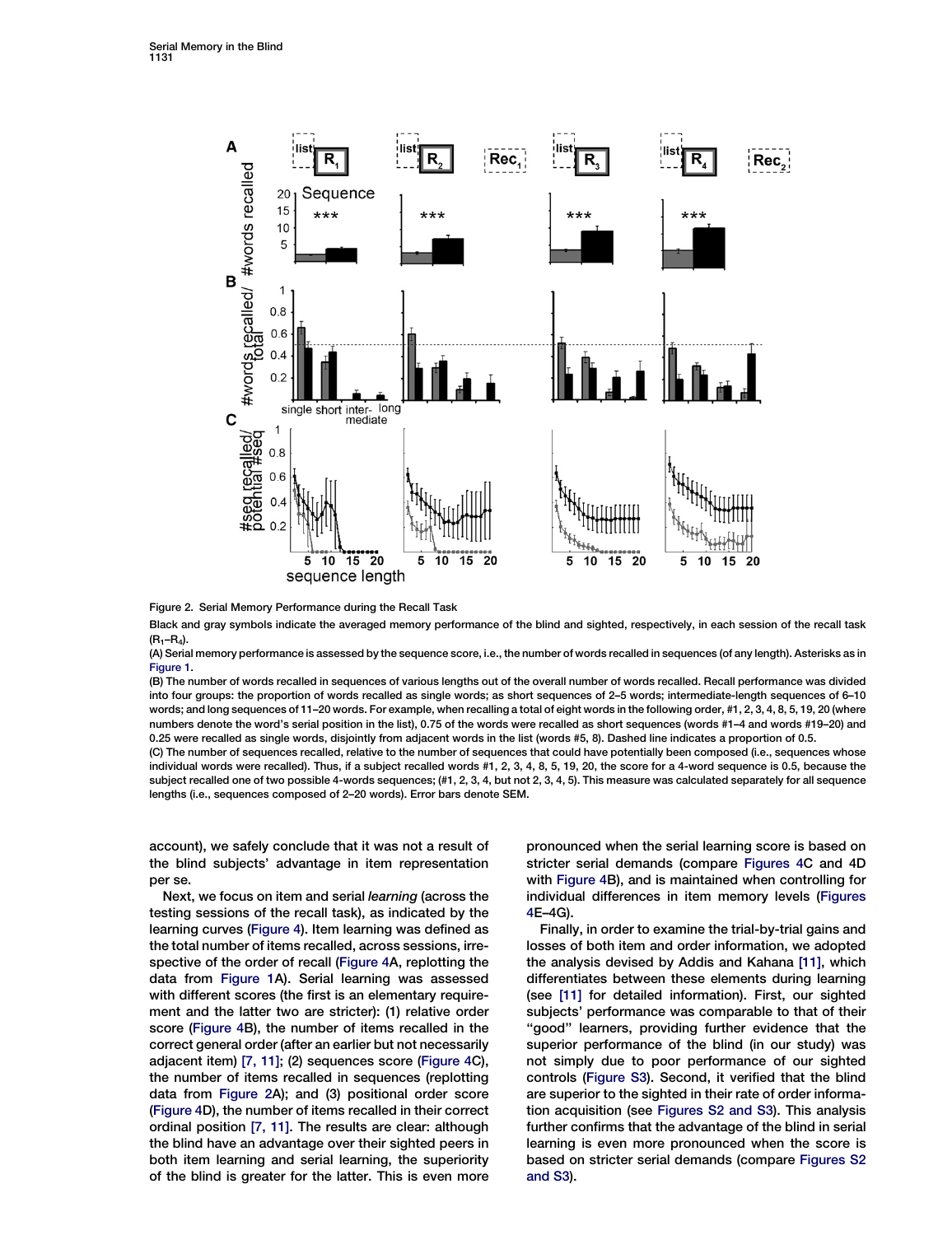<span id="page-3-0"></span>

Figure 3. Serial Memory Performance of the Blind and Sighted in Equal Item Memory Conditions

Black and gray symbols indicate the averaged memory performance of the blind and sighted, respectively.

(A) All results shown are from the second session of the recall task for the blind ( $R_2$ ) and from the fourth session for the sighted ( $R_4$ ), having roughly the same item memory performance (left column; "item"). Left, the number of words recalled (item); right, the number of words recalled in sequences (sequence).

(B) Recognition memory performance measured as the percent of correct responses (Item-Rec and Serial-Rec, for item and serial memory judgments, respectively). These were assessed during the first session of the recognition test (Rec<sub>1</sub>) in the blind and the second session (Rec<sub>2</sub>) in the sighted. Note that in both tests (recall and recognition), no statistically significant differences appear in item memory, but there are substantial differences in serial memory between the sighted and the blind. Asterisks as in [Figure 1.](#page-1-0) Error bars denote SEM.

Superior performance in the blind was previously demonstrated with various memory tasks. Congenitally blind people were better than their sighted peers in a long-term item recognition task with aurally presented words [\[12–14\]](#page-4-0) and environmental sounds (such as a dog's bark [\[15\]\)](#page-4-0). Several studies [\[16–19\]](#page-4-0) have shown longer short-term memory spans in the blind in tasks that require recall of items in their correct order, such as the digit-span or the word-span task. This task requires the recall of increasingly longer lists of items (2– 9) according to their original order, until an error is made. Thus, the task incorporates both item and serial memory requirements. However, because errors in either item elements (i.e., digit insertion or deletion) or in serial position end the test, thereby determining the subject's memory span, it is impossible to infer from the existing literature whether the superior performance of blind was mainly due to their advantage in serial or item memory. Our results are the first to show that the

blind subjects' greatest advantage is in serial memory and learning (when carefully taking into account differences in item memory performance). This superiority is seen both in the overall serial information acquisition and the amount of information acquired per trial.

Why do blind people have specific advantage in serial memory acquisition? Sighted people mostly code spatial information in the form of a global, externally based representation (i.e., maps or surveys, see [\[2, 3\]](#page-4-0)). In contrast, as Millar [\[1\]](#page-4-0) noted, the blind tend to code spatial information (especially of large spaces) in the form of a local, sequential representation based on routes [\[20\].](#page-4-0) This may be a natural consequence of the fact that the path traveled by a blind person cannot be apprehended at a glance (e.g., from a mountaintop) but rather must be constructed serially out of segmented inputs from each location along the path [\[21\]](#page-4-0). The blind also seem to adopt a serial strategy when encountered with a (small-scale) spatial imagery task [\[22\],](#page-4-0) compared with a more global map-like representation of the sighted.

Another situation that requires extensive use of serial memory strategies by the blind is the identification of objects that are distinguishable from one another only by their visual properties (such as different brands of yogurts that differ only in their color or written tag). According to their own reports, in order to correctly choose a desired item, the blind typically place such items in a fashioned order and give them ordinal tags, such as "the third item on the left" (thus, they use verbal labeling to define ordinal relationships among items within the scene). We speculate that this may be a classical case of ''practice makes perfect:'' because the blind constantly use serial memory strategies in everyday circumstances, they develop superior serial memory skills that can also be used when required to recall a list of words, as in the present study.

Serial memory skills can be based on several strategies. Among them are the chaining and ordinal position accounts (see [\[23, 24\]](#page-4-0) for reviews). Chaining assumes that serial learning is based largely on the formation of association between adjacent items [\[8–10\]](#page-4-0). Remote associations (between nonadjacent items) may also play an important, although secondary, role in serial learning [\[9\].](#page-4-0) In contrast, ordinal position accounts suggest that items are recalled in their order of presentation by the generation of an association between each item and its position in the list [\[25, 26\]](#page-4-0). Our current results indicate that the blind may have an advantage in the use of both strategies: chaining (see [Figures 4](#page-4-0)C and 4F) and ordinal position ([Figures 4](#page-4-0)D and 4G). However, a direct comparison between these two strategies in the blind should be tested by an explicit experiment.

To summarize, we show here that the congenitally blind are better than their sighted peers in both item memory and serial memory. However, the blind subjects' superiority is far greater in serial memory and in serial learning. Notably, the superior serial memory of the blind is not a result of their advantage in item recall per se and is apparent in both short-term (i.e., in the first session of the recall task) and long-term (as assessed by the improvement across the sessions of the recall task and by the recognition task) aspects of memory. We argue that this advantage is likely to be due to practice,